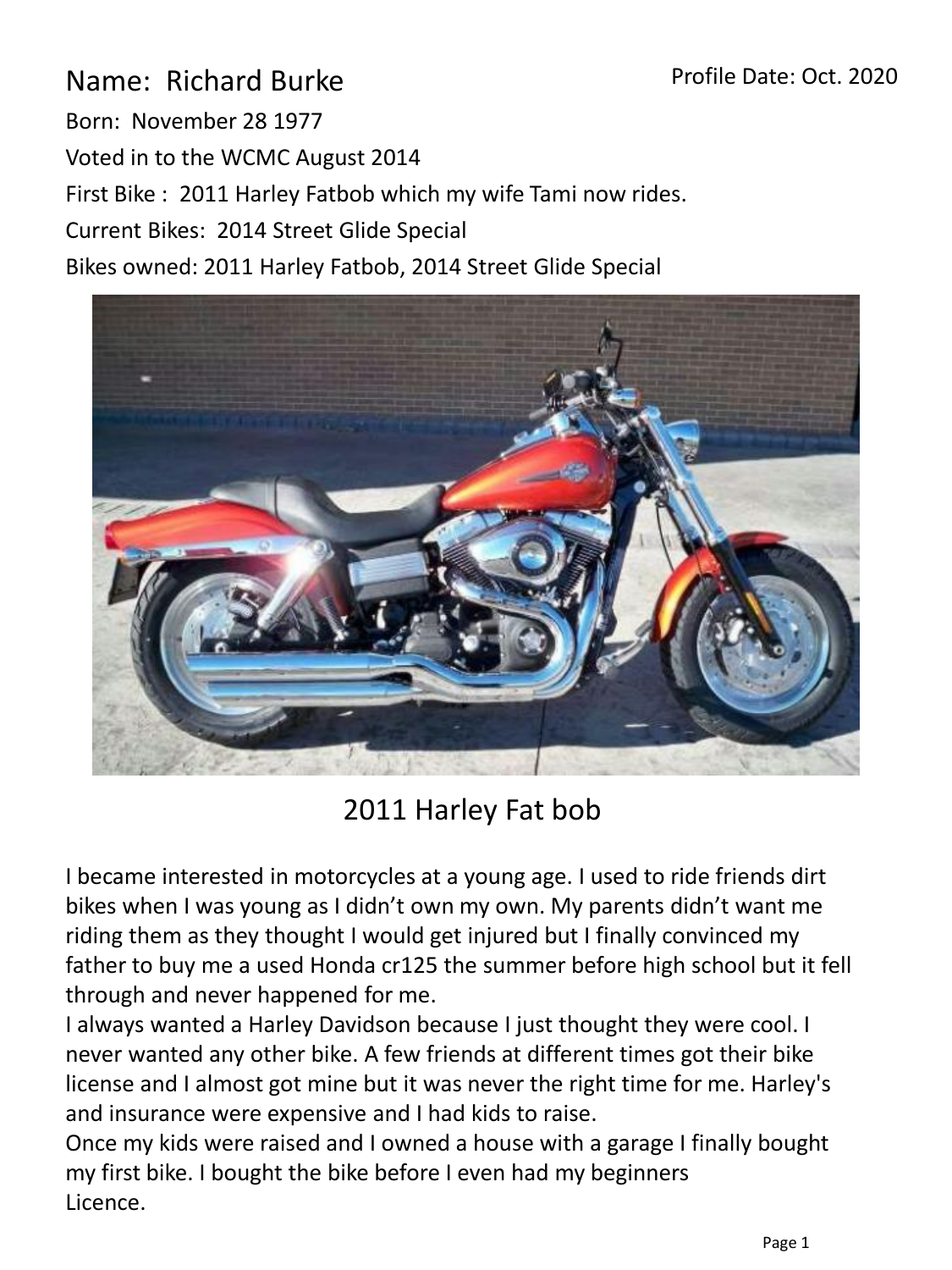The reason I joined Welland County Motorcycle Club was because I was new to motorcycling and I wanted to find other motorcyclists to learn about riding and about riding events in and around the area. It seemed to be a welcoming group that accepted spouses as well.

I've enjoyed my time thus far in the club and met the nicest people at Welland County. We've been on lots of excellent club rides and attended great club events and look forward to many more in the future. My wife and I have been active members on committee's and volunteers for the races since day one. I received the 'Rookie of the Year' award and served on the board of directors. I am currently in my third year as club Treasurer.



2014 Street Glide Special